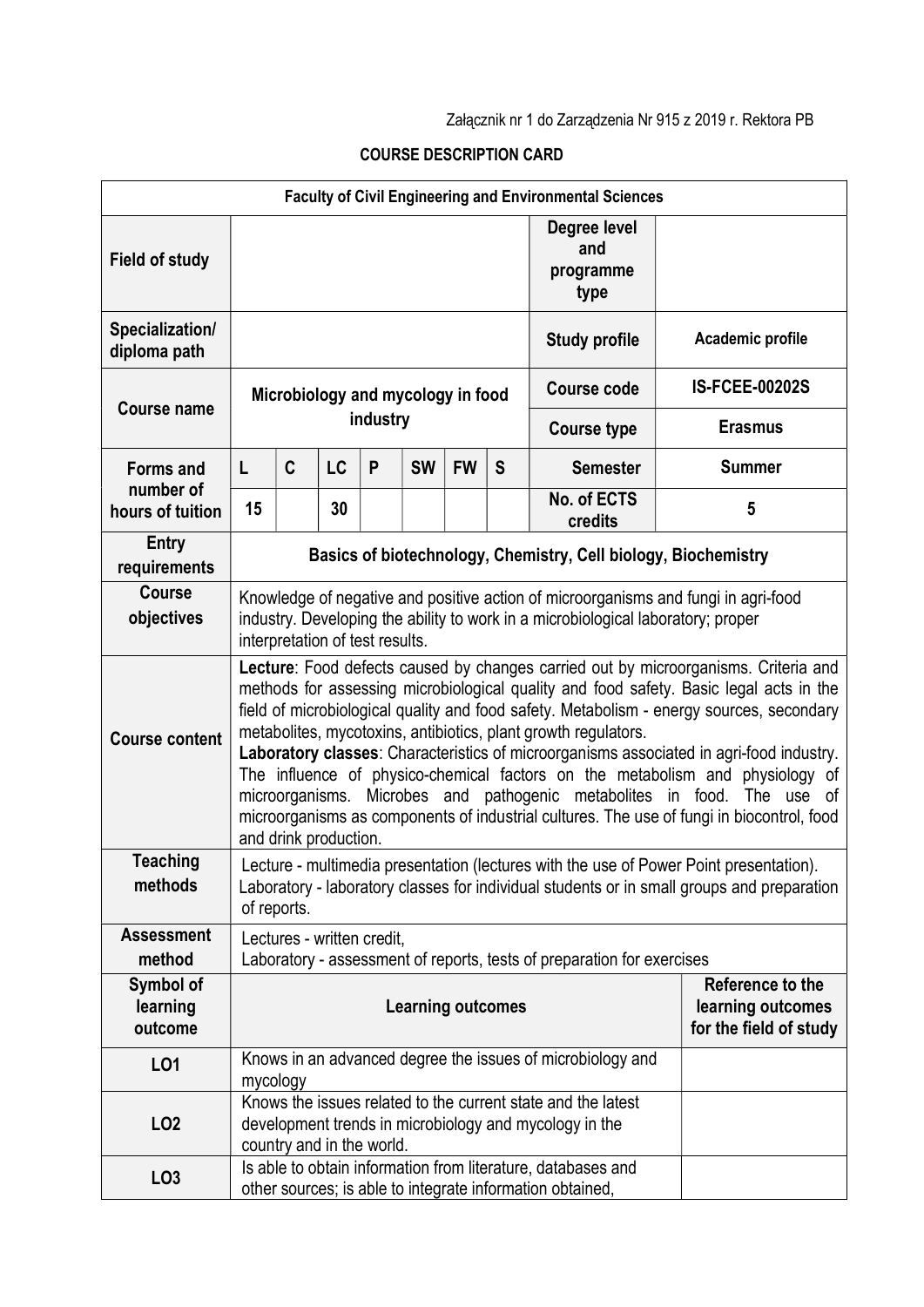|                                                                         | interpret it, draw conclusions and formulate and justify opinions.                                                  |                                                                      |       |  |  |  |  |
|-------------------------------------------------------------------------|---------------------------------------------------------------------------------------------------------------------|----------------------------------------------------------------------|-------|--|--|--|--|
|                                                                         |                                                                                                                     |                                                                      |       |  |  |  |  |
| <b>LO4</b>                                                              | mycology, select methods and measuring devices, interpret the                                                       |                                                                      |       |  |  |  |  |
|                                                                         | obtained results and draw correct conclusions.                                                                      |                                                                      |       |  |  |  |  |
| LO <sub>5</sub>                                                         | Can apply basic analytical techniques in microbiology and<br>mycology.                                              |                                                                      |       |  |  |  |  |
| Symbol of<br>learning<br>outcome                                        | Methods of assessing the learning outcomes                                                                          | <b>Type of tuition</b><br>during which the<br>outcome is<br>assessed |       |  |  |  |  |
|                                                                         | Colloquium from lectures                                                                                            |                                                                      |       |  |  |  |  |
| L01                                                                     | Colloquium from laboratory                                                                                          |                                                                      | L, LC |  |  |  |  |
|                                                                         | Drawing up reports on laboratory exercises                                                                          |                                                                      |       |  |  |  |  |
|                                                                         | Colloquium from lectures                                                                                            | L, LC                                                                |       |  |  |  |  |
| <b>LO2</b>                                                              | Colloquium from laboratory                                                                                          |                                                                      |       |  |  |  |  |
|                                                                         | Drawing up reports on laboratory exercises                                                                          |                                                                      |       |  |  |  |  |
|                                                                         | Colloquium from lectures                                                                                            |                                                                      |       |  |  |  |  |
| LO <sub>3</sub>                                                         | Colloquium from laboratory                                                                                          | L, LC                                                                |       |  |  |  |  |
|                                                                         | Drawing up reports on laboratory exercises                                                                          |                                                                      |       |  |  |  |  |
|                                                                         | Colloquium from lectures                                                                                            |                                                                      |       |  |  |  |  |
| <b>LO4</b>                                                              | Colloquium from laboratory                                                                                          | L, LC                                                                |       |  |  |  |  |
|                                                                         | Drawing up reports on laboratory exercises                                                                          |                                                                      |       |  |  |  |  |
|                                                                         | Colloquium from lectures                                                                                            |                                                                      |       |  |  |  |  |
| LO <sub>5</sub>                                                         | Colloquium from laboratory                                                                                          | L, LC                                                                |       |  |  |  |  |
|                                                                         | Drawing up reports on laboratory exercises                                                                          |                                                                      |       |  |  |  |  |
| Student workload (in hours)                                             |                                                                                                                     | No. of hours                                                         |       |  |  |  |  |
|                                                                         | Participation in lectures                                                                                           | 15                                                                   |       |  |  |  |  |
|                                                                         | Participation in the laboratory                                                                                     | 30                                                                   |       |  |  |  |  |
|                                                                         | Preparation for laboratory exercises                                                                                | 10                                                                   |       |  |  |  |  |
| <b>Calculation</b>                                                      | Preparation of laboratory reports                                                                                   | 15                                                                   |       |  |  |  |  |
|                                                                         | Participation in consultations related to exercises and                                                             | 15                                                                   |       |  |  |  |  |
|                                                                         | preparation for passing the exercises                                                                               |                                                                      |       |  |  |  |  |
|                                                                         | Preparation for and attendance at the examination<br><b>TOTAL:</b>                                                  | 10                                                                   |       |  |  |  |  |
|                                                                         | 95                                                                                                                  |                                                                      |       |  |  |  |  |
|                                                                         | <b>HOURS</b>                                                                                                        | No. of<br><b>ECTS</b><br>credits                                     |       |  |  |  |  |
| Student workload – activities that require direct teacher participation | 50                                                                                                                  | 2,0                                                                  |       |  |  |  |  |
|                                                                         | 80                                                                                                                  | 3,0                                                                  |       |  |  |  |  |
|                                                                         | Black JG. (2008). Microbiology: Principles and Explorations. 7th edition. Prentice Hall                             |                                                                      |       |  |  |  |  |
| <b>Basic</b>                                                            | Vashishta BR and Sinha AK. (2008). Fungi. S. Chand and Company Ltd.                                                 |                                                                      |       |  |  |  |  |
| references                                                              |                                                                                                                     |                                                                      |       |  |  |  |  |
|                                                                         | Adams MR and Moss MO. (2008). Food Microbiology. New Age International (P) Limited                                  |                                                                      |       |  |  |  |  |
| <b>Supplementary</b>                                                    | Publishers, New Delhi, India.<br>Cappucino J and Sherman N. (2010). Microbiology: A Laboratory Manual. 9th edition. |                                                                      |       |  |  |  |  |